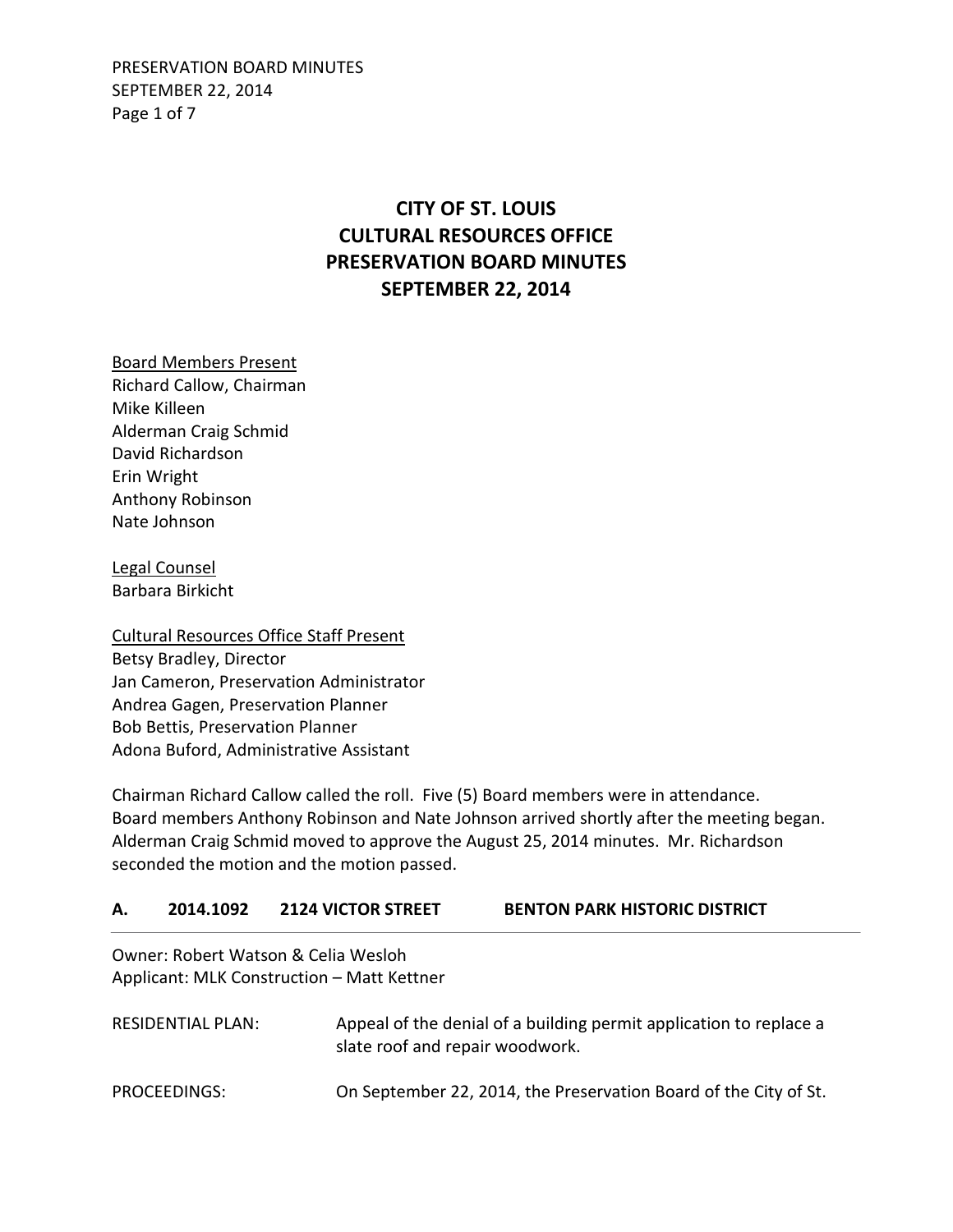PRESERVATION BOARD MINUTES SEPTEMBER 22, 2014 Page 2 of 7

> Louis met, pursuant to Ordinance #64689 of the City Code, to consider an appeal of the Director's Denial of a building permit application to replace a slate roof at 2124 Victor in the Benton Park Local Historic District. The appellant, Matt Kettner of MLK Construction, submitted the application and the appeal.

Board members Richard Callow, Alderman Craig Schmid, David Richardson, Nate Johnson, Mike Killeen, Erin Wright and Anthony Robinson were present for the testimony for this agenda item.

Andrea Gagen of the Cultural Resources Office made a presentation that examined the sections of City Ordinance #67175, which sets forth the standards for residential rehabilitation in the Benton Park Local Historic District. She testified that the project was not in compliance with the Standards as the proposed slate was of a different configuration than the existing slate.

Ms. Gagen entered into the record certified copies of Ordinances #64689, as amended by #64925, and #67175; the Board agenda and the PowerPoint presentation for 2124 Victor; and the building permit application. She also submitted a letter from the Benton Park Neighborhood Association in support of the Director's denial.

Matt Kettner of MLK Construction, the appellant, testified on the owners' behalf, stating that they wish use rectangular slate to reduce the cost of the project.

FINDINGS OF FACTS: The Preservation Board found that:

- 2124 Victor is located in the Benton Park Historic District;
- the proposed rectangular shingles would present a different appearance than the patterned slate;
- the shape of the slate shingles is a character-defining element of the historic building and changing it would be a significant alteration to the building's design; and
- the shaped slate would need to be cut by the contractor and would result in increased cost.
- BOARD ACTION: It was the decision of the Preservation Board to uphold the Director's denial of the building permit because the proposed slate does not comply with the Benton Park Historic District Standards. The motion was made by Board Member Richardson, and seconded by Ms. Wright. Mr. Killeen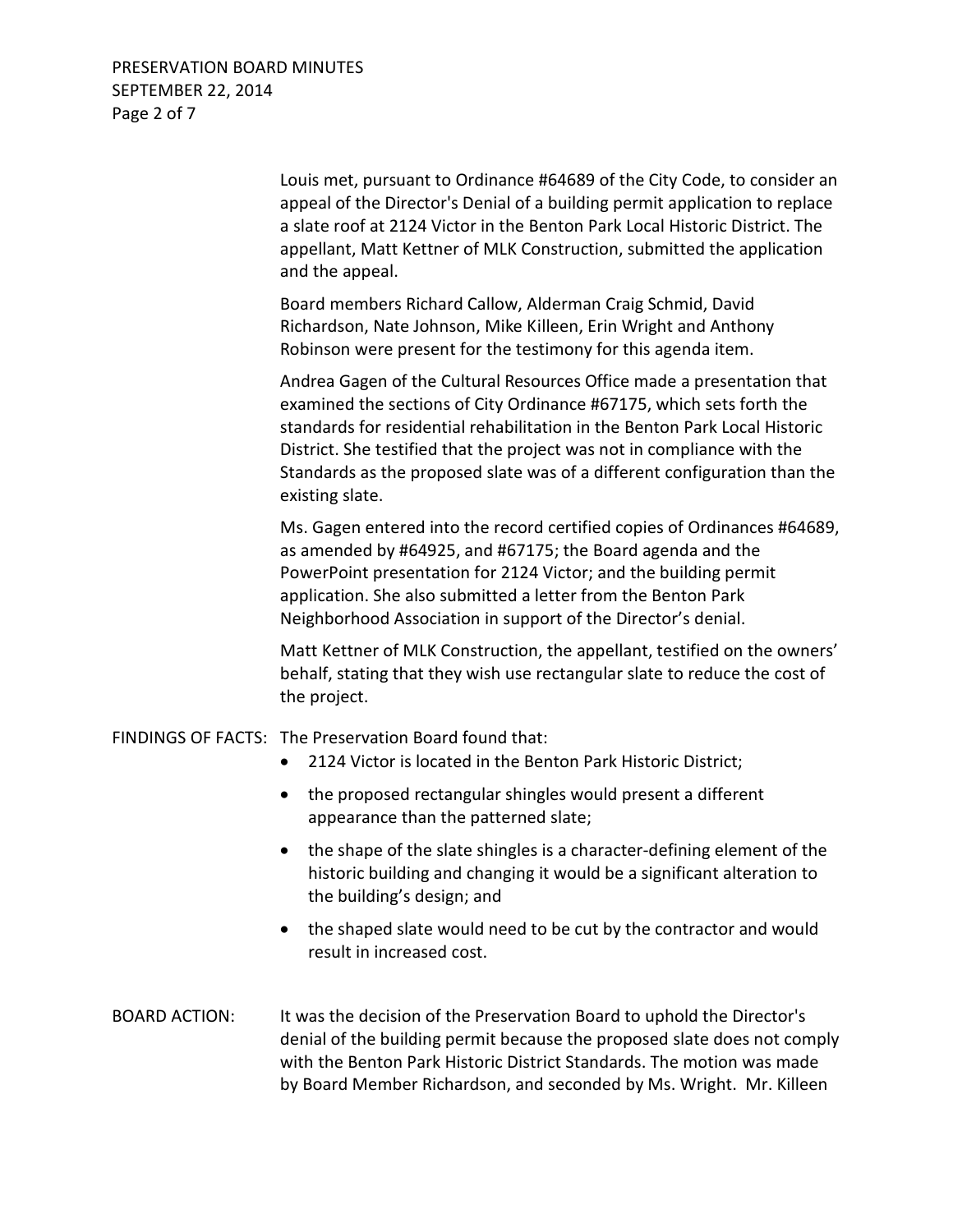recused himself and Mr. Johnson abstained from voting. The motion passed with four Board Members voting in favor of the motion.

| 2014.0768<br>В.           | <b>2335 ANN AVENUE</b>                              | <b>MCKINLEY HEIGHTS HISTORIC DISTRICT</b>                                                                                                                                                                                                                                                                                                                                                                      |
|---------------------------|-----------------------------------------------------|----------------------------------------------------------------------------------------------------------------------------------------------------------------------------------------------------------------------------------------------------------------------------------------------------------------------------------------------------------------------------------------------------------------|
|                           | Owner/Applicant: Pitts Properties I LLC - Jim Pitts |                                                                                                                                                                                                                                                                                                                                                                                                                |
| <b>RESIDENTIAL PLAN:</b>  | windows on front façade.                            | Appeal of the denial of a building permit application to install nine                                                                                                                                                                                                                                                                                                                                          |
| PROCEEDINGS:              |                                                     | On September 22, 2014, the Preservation Board of the City of St.<br>Louis met, pursuant to Ordinance #64689 of the City Code, to<br>consider an appeal of the Director's Denial of a building permit<br>application to retain nine non-compliant vinyl windows installed<br>without a building permit, in the McKinley Heights Local Historic<br>District. The owner submitted the application and the appeal. |
|                           |                                                     | Board members Richard Callow, Alderman Craig Schmid, David<br>Richardson, Nate Johnson, Erin Wright, Mike Killeen and Anthony<br>Robinson were present for the testimony for this agenda item.                                                                                                                                                                                                                 |
|                           |                                                     | Bob Bettis of the Cultural Resources Office made a presentation<br>that examined the sections of City Ordinance #67901, which sets<br>forth the standards for residential rehabilitation in the McKinley<br>Heights Local Historic District. He testified that the project was not<br>in compliance with the Standards as the installed windows were<br>vinyl and not based on a Model Example.                |
|                           |                                                     | Mr. Bettis entered into the record Ordinances #64689, as revised<br>by #64925, and #67901; the Board agenda and the PowerPoint<br>presentation for 2335 Ann Avenue; and the building permit<br>application. He also submitted a letter from the McKinley Heights<br>Development Committee supporting the Director's denial.                                                                                    |
|                           |                                                     | Jim Pitts, the owner, testified on his own behalf, stating that he<br>wishes to retain the windows that were installed as he cannot<br>afford to replace them with appropriate approved models. Mr.<br>Pitts submitted financial information into the record as evidence                                                                                                                                       |
| <b>FINDINGS OF FACTS:</b> |                                                     | The Preservation Board found that:                                                                                                                                                                                                                                                                                                                                                                             |
|                           | $\bullet$<br>District;                              | 2335 Ann Avenue is located in the McKinley Heights Historic                                                                                                                                                                                                                                                                                                                                                    |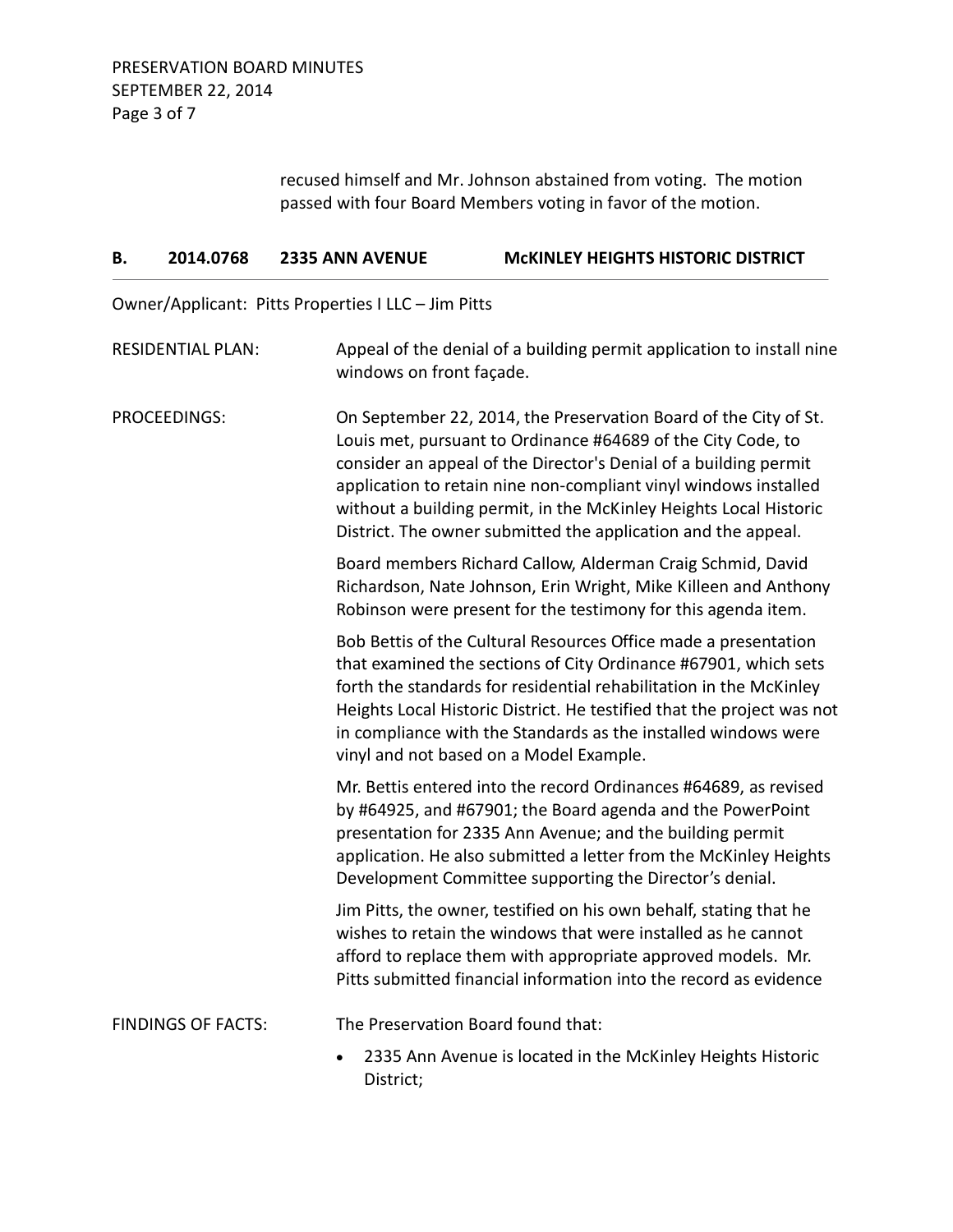|                      | nine vinyl windows were installed without permits on the front<br>facade over the course of the past two years; and                                                                                                                                                                                                                                                                                                                |
|----------------------|------------------------------------------------------------------------------------------------------------------------------------------------------------------------------------------------------------------------------------------------------------------------------------------------------------------------------------------------------------------------------------------------------------------------------------|
|                      | the installed windows are vinyl; do not replicate the<br>$\bullet$<br>appearance of historic wood sash; and do not conform to the<br>McKinley Heights Historic District Standards.                                                                                                                                                                                                                                                 |
| <b>BOARD ACTION:</b> | It was the decision of the Preservation Board to uphold the<br>Director's denial of the building permit because the installed<br>windows do not comply with the McKinley Heights Historic<br>District Standards. The motion was made by Board Member David<br>Richardson. Mr. Johnson seconded the motion. Board member<br>Anthony Robinson abstained. The motion passed with five Board<br>Members voting in favor of the motion. |

## **C. 2014.0977 5149 WESTMINSTER PLACE CENTRAL WEST END HISTORIC DISTRICT**

Owner: Clifton & Carolyn Harmon Applicant: Riggs Construction & Design – Bill Riggs

| <b>RESIDENTIAL PLAN:</b> | Appeal of the denial of a building permit application to repair<br>front porch balustrade and columns.                                                                                                                                                                                                                                                                                                                                                                                |
|--------------------------|---------------------------------------------------------------------------------------------------------------------------------------------------------------------------------------------------------------------------------------------------------------------------------------------------------------------------------------------------------------------------------------------------------------------------------------------------------------------------------------|
| PROCEEDINGS:             | On September 22, 2014, the Preservation Board of the City of St.<br>Louis met, pursuant to Ordinance #64689 of the City Code, to<br>consider an appeal of the Director's Denial of a building permit<br>application to replace front porch balustrades and columns at<br>5149 Westminster Place, in the Central West End Local Historic<br>District. The contractor submitted the application and the appeal.                                                                         |
|                          | Board members Richard Callow, Alderman Craig Schmid, Erin<br>Wright, Mike Killeen, Nate Johnson, David Richardson, and<br>Anthony Robinson were present for the testimony for this agenda<br>item.                                                                                                                                                                                                                                                                                    |
|                          | Bob Bettis of the Cultural Resources Office made a presentation<br>that examined the sections of City Ordinance #69423, which sets<br>forth the standards for residential rehabilitation in the Central<br>West End Local Historic District. He testified that the project was<br>not in compliance with the Standards as the columns and capitals<br>are sound and could be repaired and should remain in use, and<br>the proposed replacement columns and capitals do not replicate |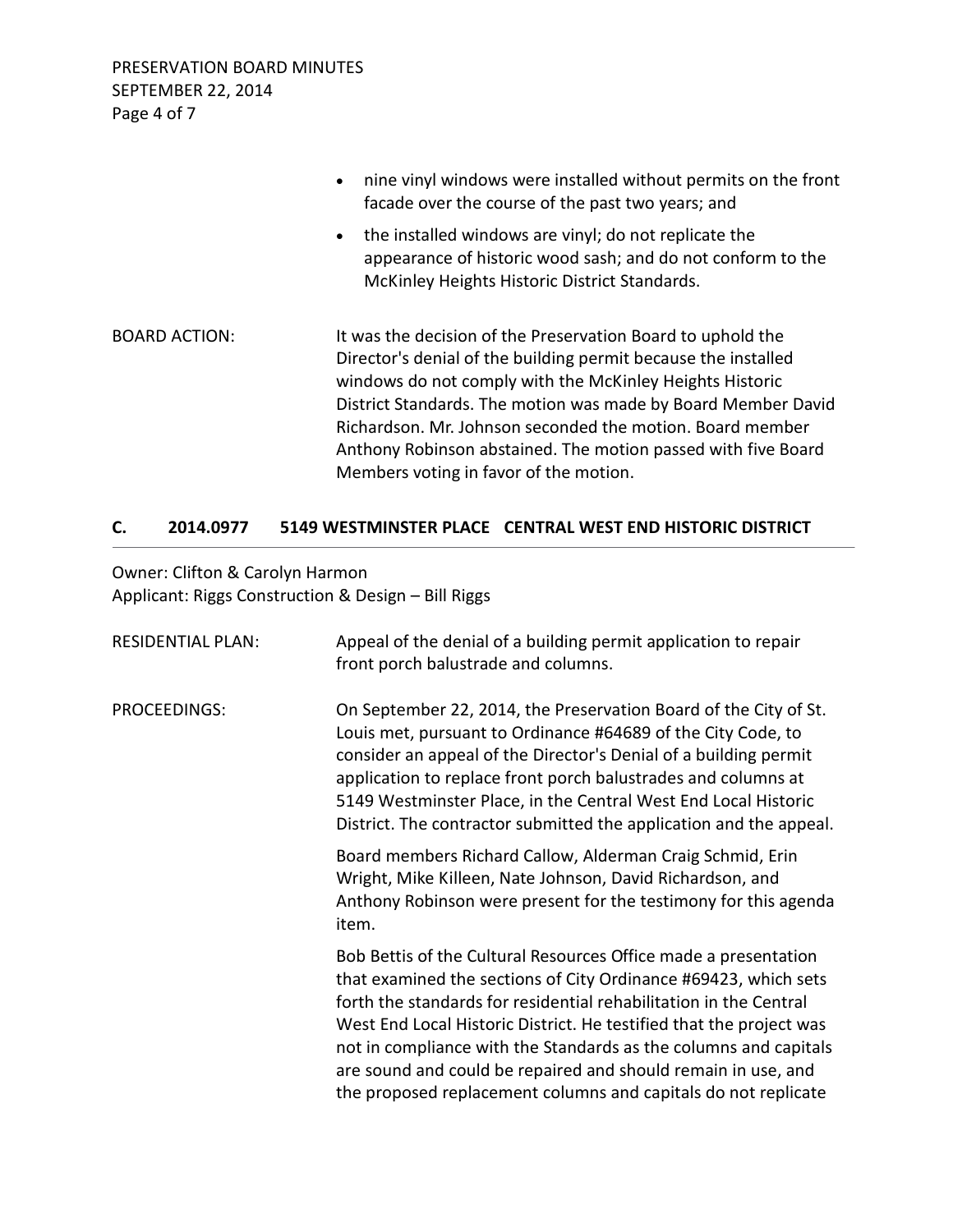PRESERVATION BOARD MINUTES SEPTEMBER 22, 2014 Page 5 of 7

|                           | the original appearance and are not made of wood.                                                                                                                                                                                                                                                                                                                                                                           |
|---------------------------|-----------------------------------------------------------------------------------------------------------------------------------------------------------------------------------------------------------------------------------------------------------------------------------------------------------------------------------------------------------------------------------------------------------------------------|
|                           | Mr. Bettis entered into the record certified copies of Ordinances<br>#64689, as amended by #64925, and #69423; the Board agenda<br>and the PowerPoint presentation for 5149 Westminster Place;<br>and the building permit application. He also submitted a letter<br>from the Central West End Association in support of the Director's<br>denial.                                                                          |
|                           | Bill Riggs, representing the owner, testified that the columns and<br>capitals are beyond repair and need to be replaced. Clifton<br>Harmon, the owner, testified that they cannot afford to replace<br>the columns and capitals per the standards. William Siebert,<br>representing the Central West End Planning and Development<br>Committee, testified in support of the Director's denial and staff<br>recommendation. |
| <b>FINDINGS OF FACTS:</b> | The Preservation Board found that:                                                                                                                                                                                                                                                                                                                                                                                          |
|                           | 5149 Westminster is located in the Central West End Historic<br>$\bullet$<br>District;                                                                                                                                                                                                                                                                                                                                      |
|                           | the Central West End Standards require that any original or<br>$\bullet$<br>historic porch or its components be kept and maintained if<br>possible and require any replaced elements to exactly<br>replicate the dimensions and details of the original;                                                                                                                                                                    |
|                           | the wood columns have been examined in the field and need<br>$\bullet$<br>only cosmetic maintenance to remain in service;                                                                                                                                                                                                                                                                                                   |
|                           | the proposed replacement fiberglass columns and capitals do<br>$\bullet$<br>not replicate the existing elements. The capitals are smaller in<br>size than the original, of a different material and do not have<br>the same design as the original; and                                                                                                                                                                     |
|                           | the existing cast concrete balustrade is a historic alteration<br>that is not original to the house. The proposed fiberglass<br>balustrade system would be an acceptable substitution if the<br>original columns and capitals are retained.                                                                                                                                                                                 |
| <b>BOARD ACTION:</b>      | It was the decision of the Preservation Board to uphold the<br>Director's denial of the building permit because the existing<br>columns and capitals do not require replacement and the<br>proposed columns and capitals do not comply with the Central<br>West End Historic District Standards. The motion was made by<br>Board Member Richardson. Alderman Schmid seconded the                                            |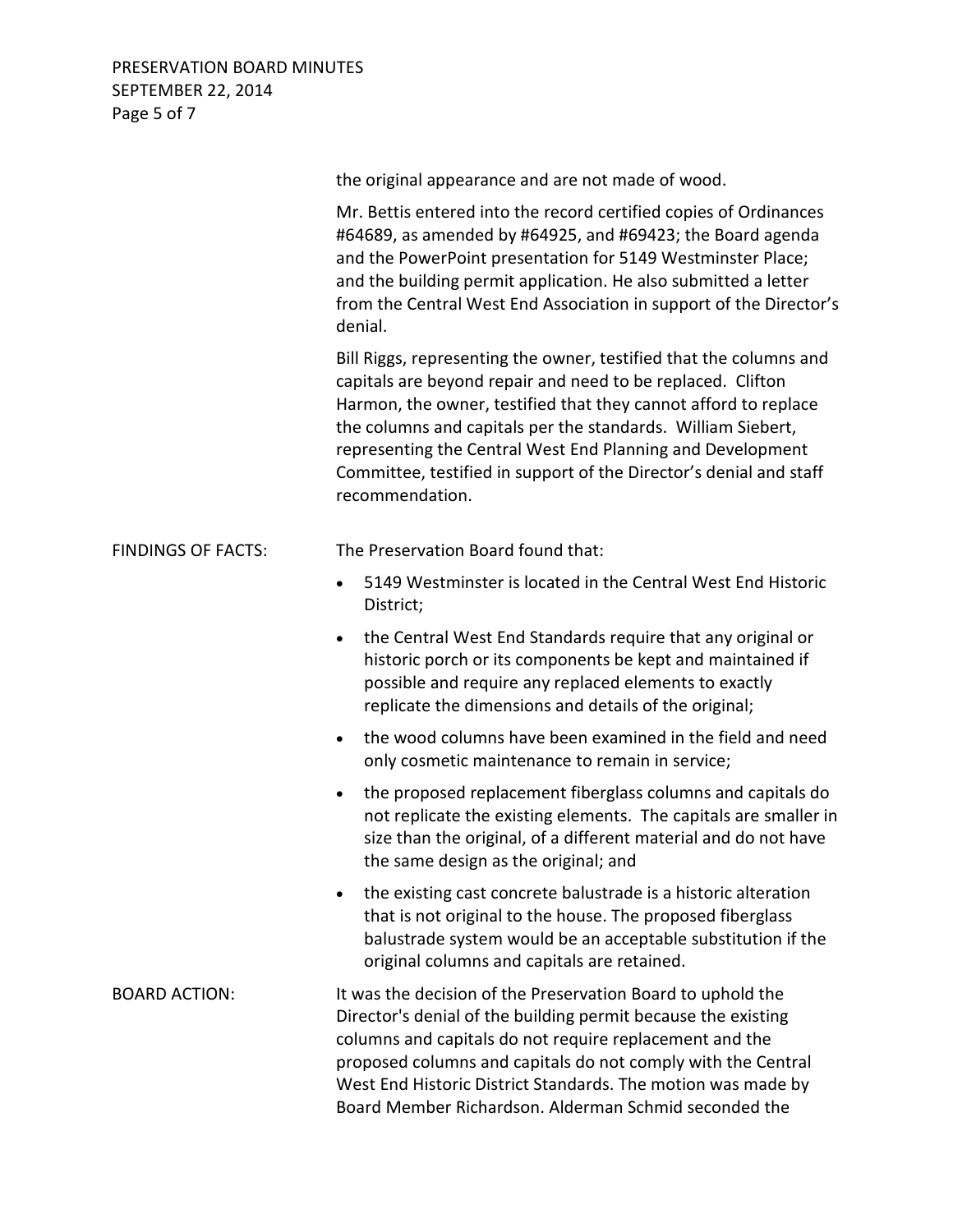motion. Mr. Robinson opposed the motion. The motion passed five to one.

## **D. 2014.1171 2400-08 S. 9TH STREET SOULARD HISTORIC DISTRICT**

Owner: Christopher Rakel & Gregory Gawrys Applicant: KWA Klitzing Welsch - Joe Klitzing

| <b>COMMERCIAL PLAN:</b> | Appeal of the denial of a building permit application for exterior<br>alterations to a Public Façade.                                                                                                                                                                                                                                                                                                                                                                                                                                                                                                                                                                                          |
|-------------------------|------------------------------------------------------------------------------------------------------------------------------------------------------------------------------------------------------------------------------------------------------------------------------------------------------------------------------------------------------------------------------------------------------------------------------------------------------------------------------------------------------------------------------------------------------------------------------------------------------------------------------------------------------------------------------------------------|
| PROCEEDINGS:            | On September 22, 2014, the Preservation Board of the City of St.<br>Louis met, pursuant to Ordinance #64689 of the City Code, to<br>consider an appeal of the Director's Denial of a building permit<br>application for exterior alterations to a Public Façade at 2400-08<br>S. 9 <sup>th</sup> Street, in the Soulard Local Historic District. The appellant,<br>Joe Klitzing of KWA Klitzing Welsh submitted the application and<br>the appeal.                                                                                                                                                                                                                                             |
|                         | Board members Richard Callow, Alderman Craig Schmid, David<br>Richardson, Nate Johnson, Mike Killeen, and Anthony Robinson<br>were present for the testimony for this agenda item.                                                                                                                                                                                                                                                                                                                                                                                                                                                                                                             |
|                         | Andrea Gagen of the Cultural Resources Office made a<br>presentation that examined the sections of City Ordinance<br>#62382, which sets forth the standards for residential<br>rehabilitation in the Soulard Local Historic District. She testified<br>that the project was not in compliance with the Standards as new<br>window openings are not allowed on Public Facades and the<br>proposed reconstructed loading dock wall was not masonry. She<br>also testified that due to the limited visibility of the proposed<br>window openings and the industrial nature of the material<br>proposed for the wall, the Cultural Resources Office<br>recommended approval of the revised design. |
|                         | Ms. Gagen entered into the record certified copies of Ordinances<br>#64689, #64925, #57078 and #62382; the Board agenda and the<br>PowerPoint presentation for 2400-08 S. 9 <sup>th</sup> Street; and the<br>building permit application.                                                                                                                                                                                                                                                                                                                                                                                                                                                      |
|                         | Joe Klitzing, the appellant, testified on the owner's behalf, stating<br>that the windows on the Public Façade were necessary for the<br>project and a request of the National Park Service. He also                                                                                                                                                                                                                                                                                                                                                                                                                                                                                           |